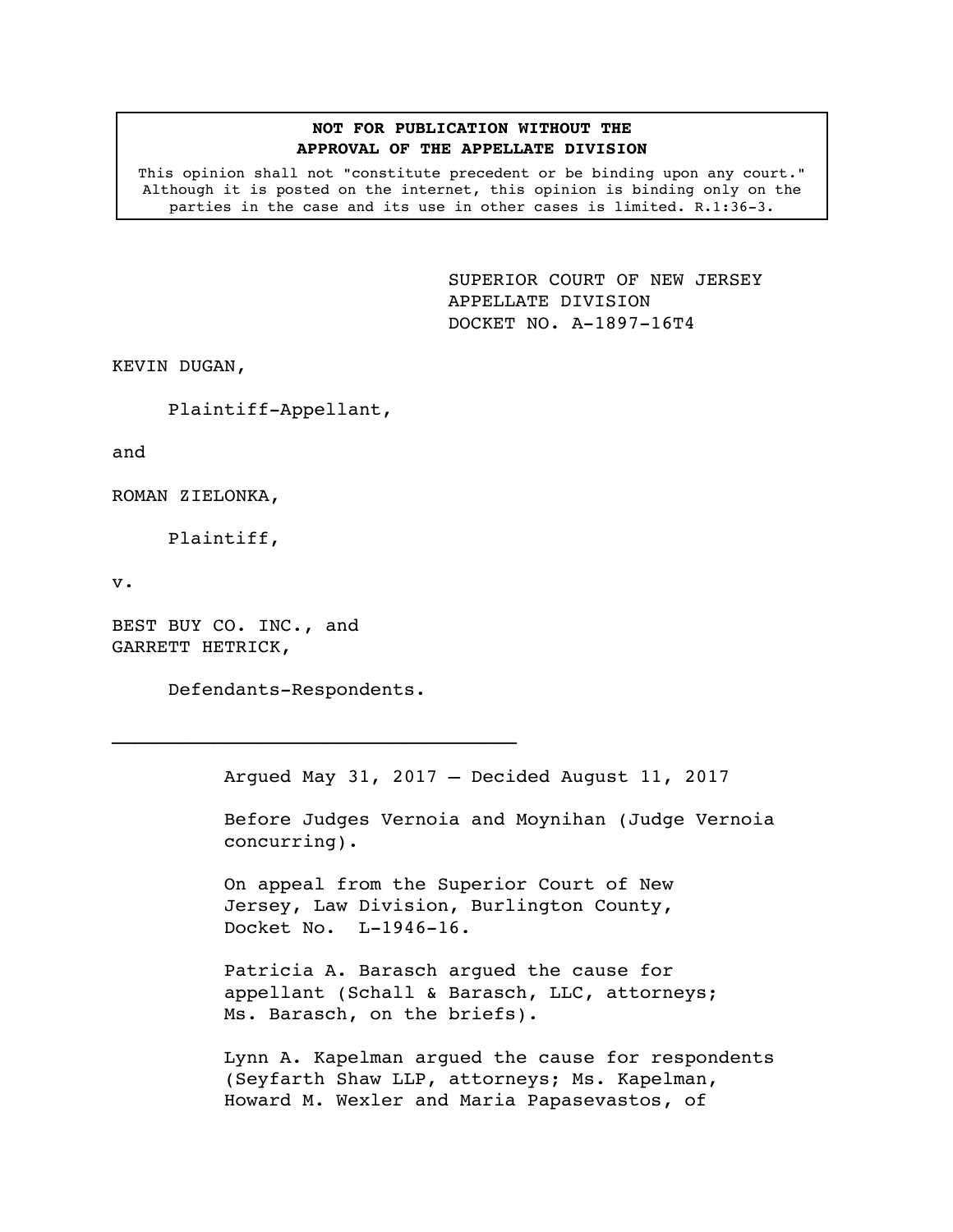counsel and on the brief).

## PER CURIAM

Plaintiff, Kevin Dugan, appeals from the December 6, 2016 order granting defendant, Best Buy's motion to compel arbitration and dismiss plaintiff's suit. He argues the judge improperly granted the motion because plaintiff did not agree to be bound by the arbitration policy introduced by defendant; and that claims relating to the termination of his employment are not arbitrable under the terms of the policy.

We agree that plaintiff did not assent to the policy and reverse.

The existence of a valid and enforceable arbitration agreement poses a question of law; our standard of review of an order granting a motion to compel arbitration is de novo. Hirsch v. Amper Fin. Servs., LLC, 215 N.J. 174, 186 (2013). The "trial court's interpretation of the law and the legal consequences that flow from established facts are not entitled to any special deference." Manalapan Realty, L.P. v. Twp. Comm. of Manalapan, 140 N.J. 366, 378 (1995). We, therefore, construe the arbitration contract "with fresh eyes." Kieffer v. Best Buy, 205 N.J. 213, 223 (2011).

Defendant hired plaintiff in June 2000 as an assistant manager. He was promoted to general manager in 2003.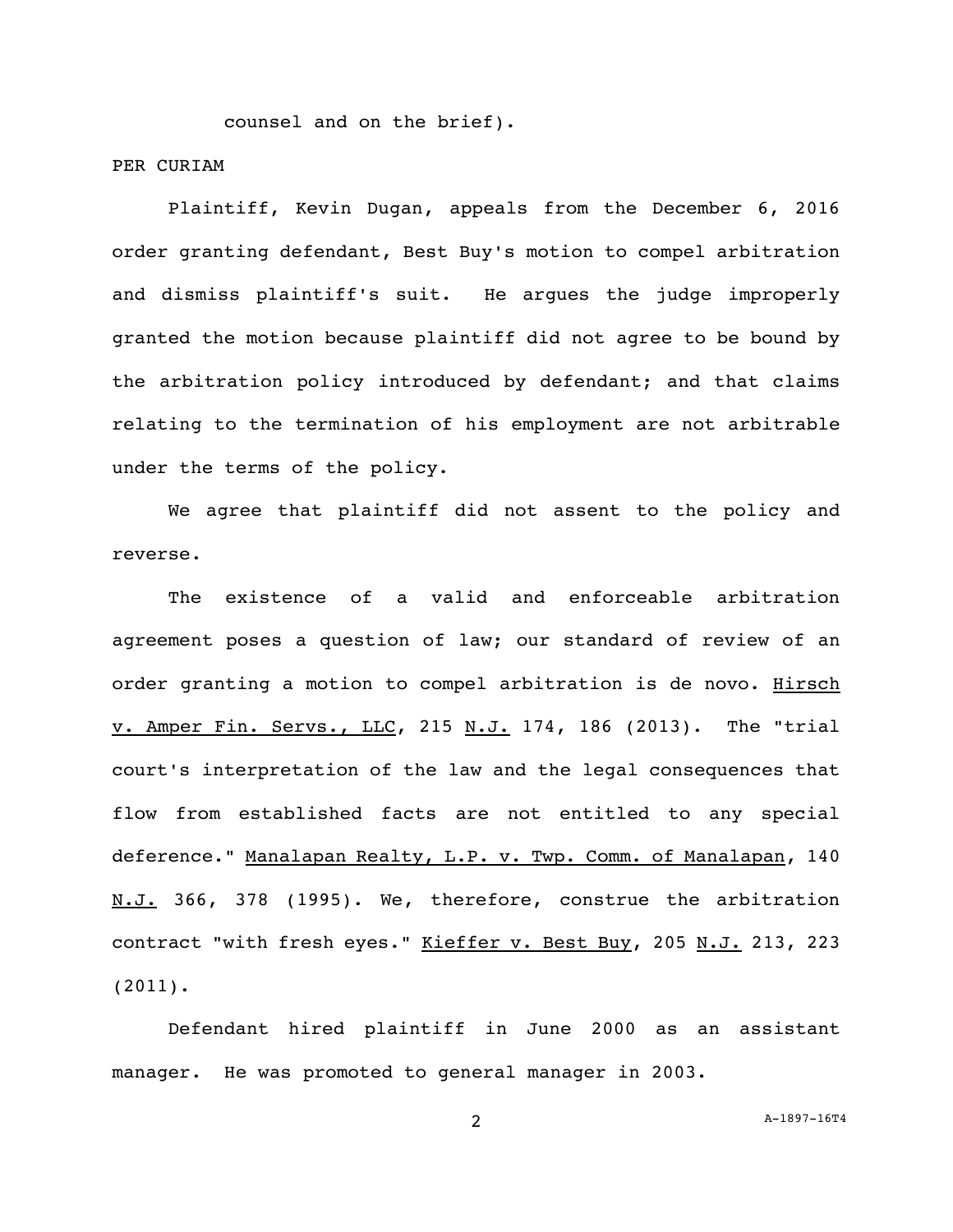On February 4, 2016, plaintiff logged on to an eLearning program utilized by defendant to introduce employees to an arbitration policy defendant sought to implement on March 15, 2016. The eLearning module consisted of four screens.

The first screen, titled "Employee Solutions Process," read:

Best Buy is committed to a welcoming, inclusive environment where employees come to work every day to do what they enjoy doing.

From time to time you may encounter a concern that, if left unresolved, could negatively affect your employment experience. It [i]s Best Buy's goal to resolve all these [i]ssues and, in fact, has a clear well-established [i]nternal process to do just that.

The second screen, bearing the same title, outlined a progressive system for employees to address employment-related concerns, starting with discussions with the employee's manager, next to human resources personnel, and then to the Employee Relations (ER) team. The text continued, "Under the Peer Review Program, eligible employees may have certain involuntary terminations reviewed, first by an ER manager and, if still not satisfied by the outcome, by a panel of managers and peers." If those steps did not address the concern, employees could "choose to file a formal legal claim." The screen text concluded, "Effective March 15, 2016, you will bring that claim in arbitration, rather than in court."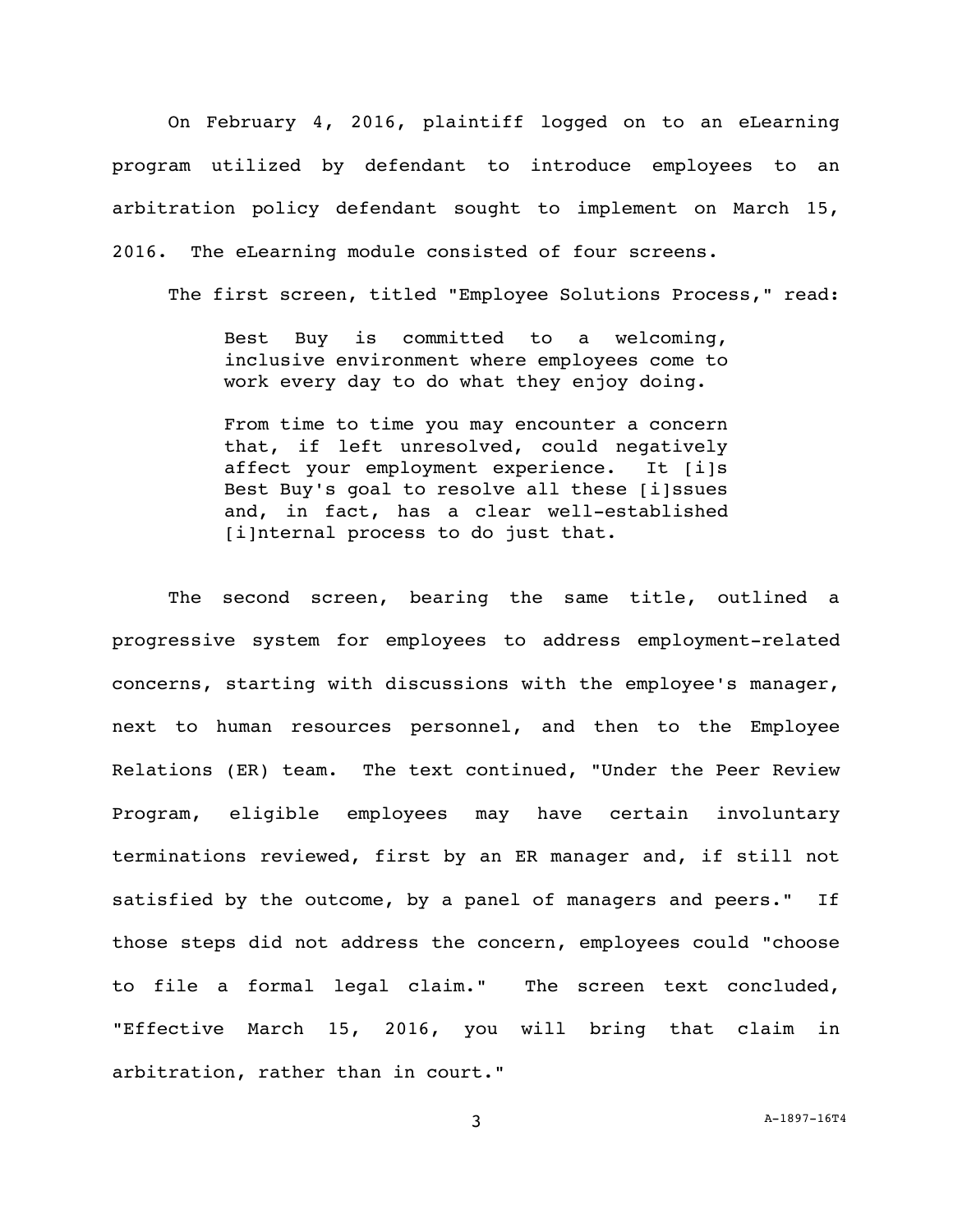A note at the bottom of both the first and second screens directed the employee to a link to a site at which "[a]dditional details" could be found.

The heading of the third screen was: "Why is Best Buy Implementing an Arbitration policy?" The text that followed suggested that the arbitration process was more favorable than court proceedings.

The last screen read:

As with any other Best Buy policy, by remaining employed, you are considered to have agreed to the policy. The purpose of the eLearning is to ensure you read and understand the policy. Employees who do not take this eLearning are still subject to the policy.

I have read and understand the Best Buy Arbitration Policy that takes effect on March 15, 2016.

Just below that paragraph, the words, "I acknowledge," appeared in a box that was intended to be mouse-clicked by the reader. A link at the bottom of the page allowed the reader the opportunity to "read and review" the policy and "FAQs" - frequently asked questions.

Plaintiff clicked on the "I acknowledge" box without reading the policy. He was also responsible, as general manager, to ensure his staff completed the eLearning module.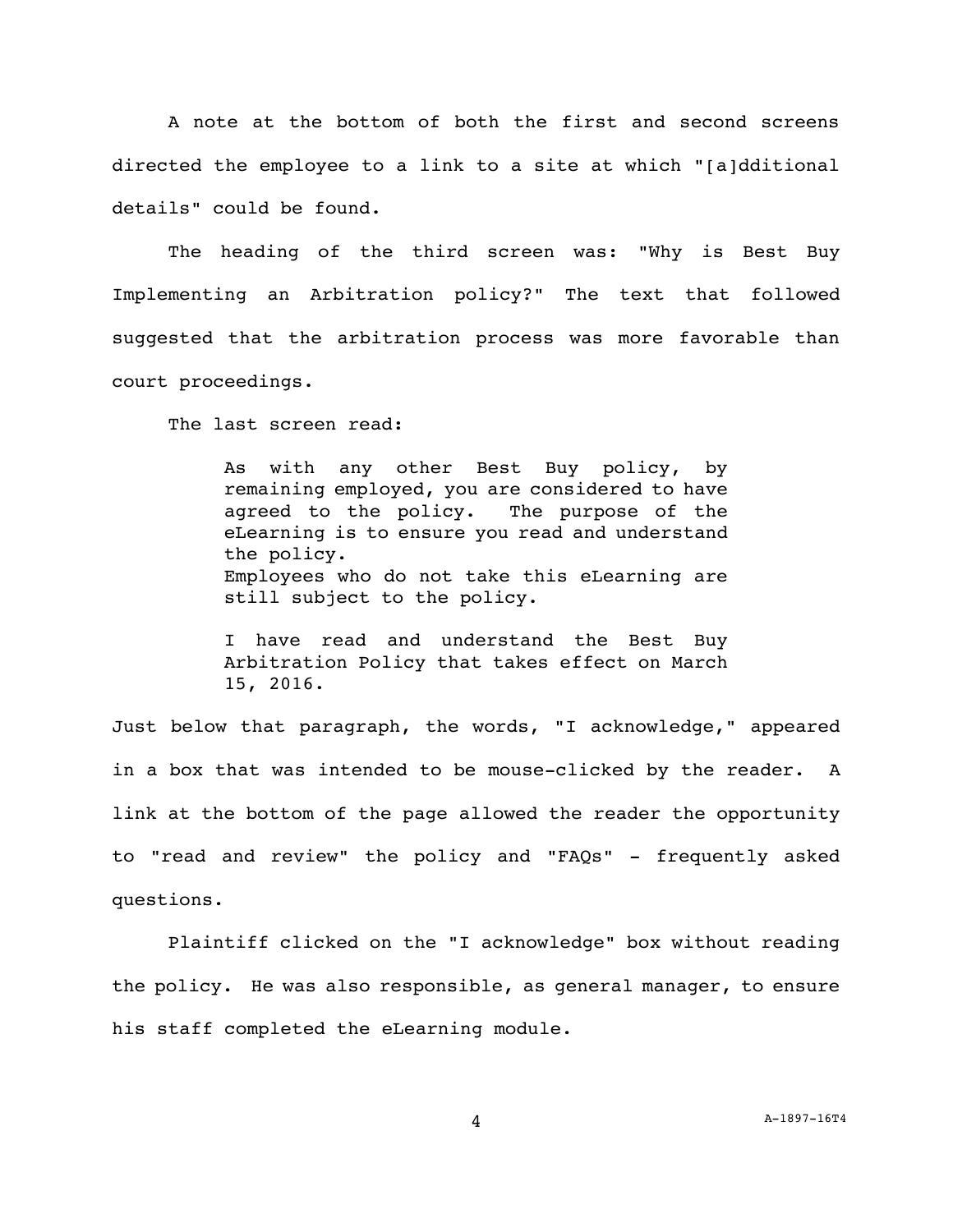The policy went into effect on March 15. Plaintiff was terminated on April  $5.1$  On September 16, plaintiff filed an age discrimination action against defendant under the New Jersey Law Against Discrimination (LAD), N.J.S.A. 10:5-1 to -49. Those claims are, according to the terms of the motion judge's order, subject to arbitration.

The Federal Arbitration Act (FAA), 9 U.S.C.A. §§ 1-16, and the New Jersey Arbitration Act, N.J.S.A. 2A:23B-1 to -32, are premised on policies favoring arbitration as a means of resolving disputes. Atalese v. U.S. Legal Servs, Grp., 219 N.J. 430, 440 (2014), cert. denied, 135 S. Ct. 2804, 192 L. Ed. 2d 847 (2015). "Arbitration's favored status does not mean that every arbitration clause, however phrased, will be enforceable." Id. at 441. "Although it is firmly established that the FAA preempts state laws that invalidate arbitration agreements, the FAA specifically permits states to regulate contracts, including contracts containing arbitration agreements under general contract principles; therefore, an arbitration clause may be invalidated

 $1$  The reason for the termination is in dispute. Plaintiff alleges he was fired because of his age, and complaints he lodged about discriminatory comments made by his supervisor regarding plaintiff's age. Defendant avers plaintiff was fired for an inappropriate comment plaintiff made to an employee (according to plaintiff's complaint, it was to an employee; the motion judge found the comment was made to a customer). We do not address the merits of those claims.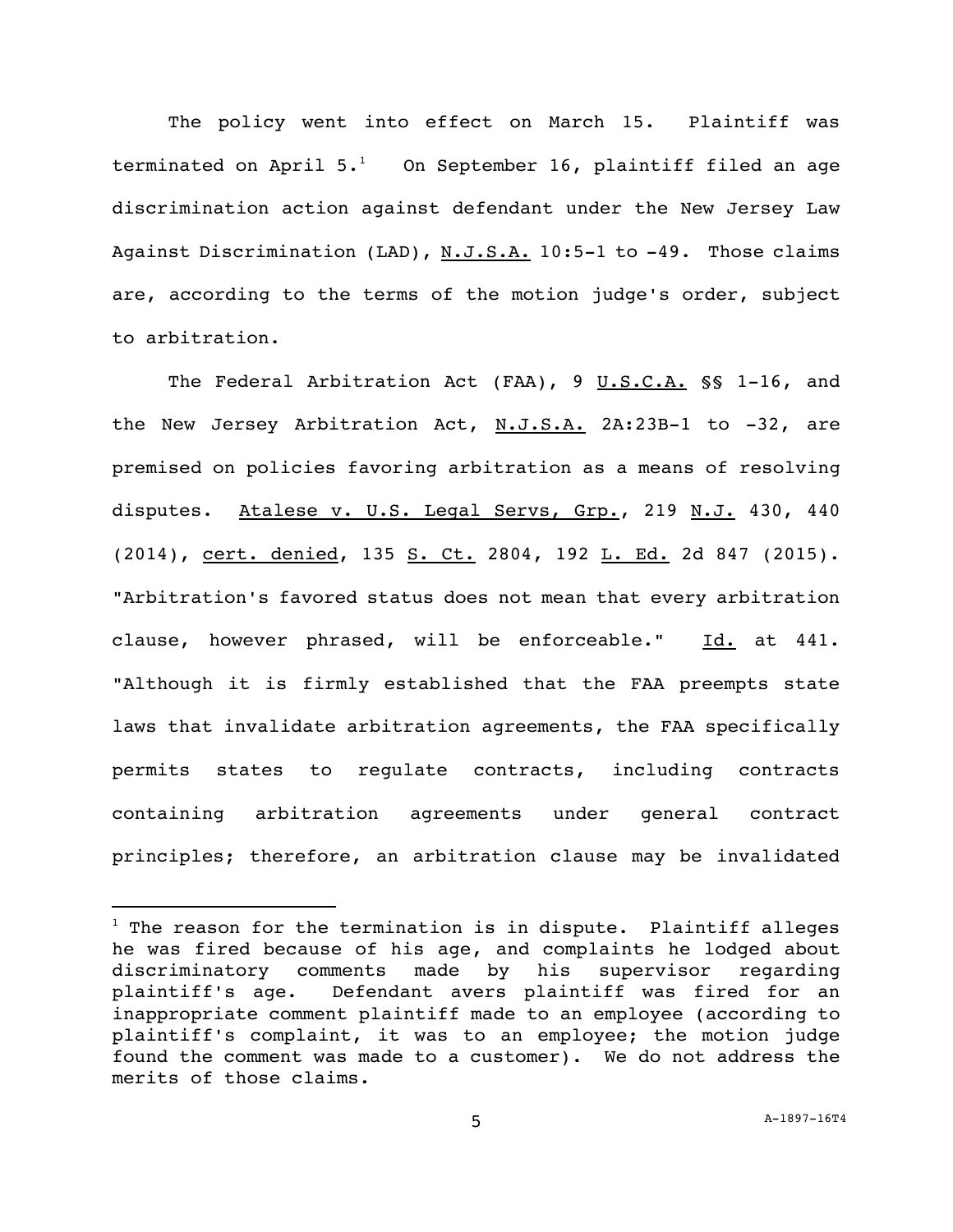'upon such grounds as exist at law or in equity for the revocation of any contract.'" Martindale v. Sandvik, Inc., 173 N.J. 76, 85 (2002) (quoting 9 U.S.C.A. § 2).

"An agreement to arbitrate, like any other contract, 'must be the product of mutual assent, as determined under customary principles of contract law.'" Atalese, supra, 219 N.J. at 442 (citation omitted). An employee's waiver of the right to sue in court "must reflect that an employee has agreed clearly and unambiguously to arbitrate the disputed claim." Leodori v. CIGNA Corp., 175 N.J. 293, 302, cert. denied, 540 U.S. 938, 124 S. Ct. 74, 157 L. Ed. 2d 250 (2003). Such a waiver, the Court found, "results only from an explicit, affirmative agreement that unmistakably reflects the employee's assent." Id. at 303; see also Atalese, supra, 219 N.J. at 442-43.

Since assent requires a full understanding of the terms of the agreement and the rights being waived,  $id.$  at 442, we must first determine if defendant provided sufficient notice to plaintiff. "The point is to assure that the parties know that in electing arbitration as the exclusive remedy, they are waiving their time-honored right to sue." Marchak v. Claridge Commons, Inc., 134 N.J. 275, 282 (1993).

The terms of defendant's arbitration policy satisfactorily alert employees they are waiving their right to sue in court. The

6 [A-1897-16T4](#page-0-0)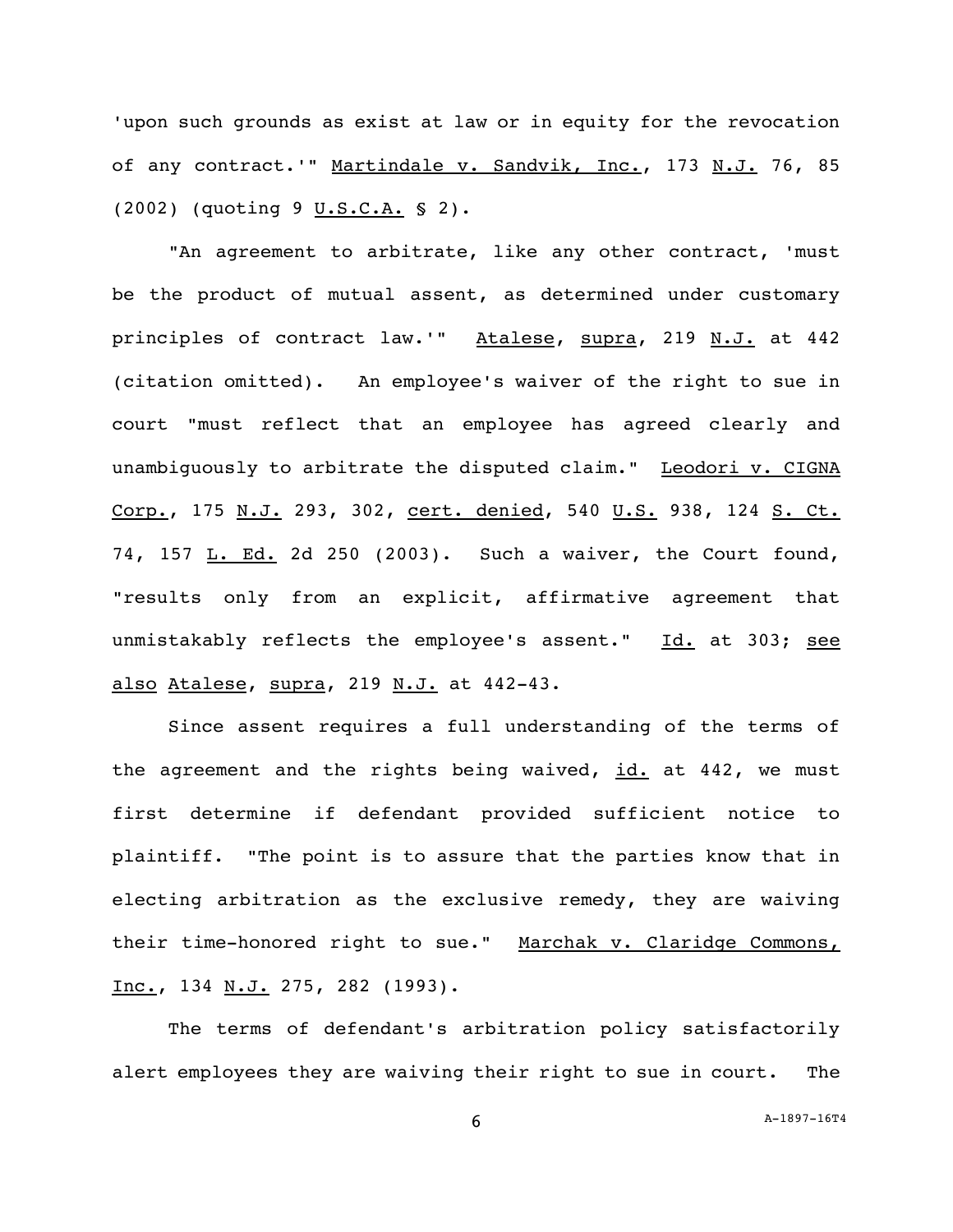policy, on page one, plainly warns that any disputes governed by the policy terms "will be decided by an arbitrator in arbitration and not by way of a court or jury  $trial·<sup>2</sup>$  That warning is repeated four pages later, and the policy spells out the arbitration process.

The policy does not express that employees are "waiving" their right to sue.<sup>3</sup> The policy, presented as a fait accompli, requires employees to arbitrate as a "mandatory" condition of employment; "by becoming or remaining employed after the effective date of this Policy, employees agree[d] to th[e] Policy's terms." The policy makes no mention of any "right" of an individual to sue in court. Although "[t]he absence of any language in the arbitration provision that plaintiff was waiving [his] statutory right to seek relief in a court of law renders the provision unenforceable," Atalese, supra, 219 N.J. at 436 (emphasis in original), "[n]o particular form of words is necessary to accomplish a clear and unambiguous waiver of rights." Id. at 444. The Court cited a few examples of policy language that adequately

 $2$  Although plaintiff claims he did not read the policy, he acknowledged that he did when he clicked the box on the last page of the eLearning module.

 $3$  The policy mentions waivers only in provisions related to claims against the defendant "on a class or collective basis" or in California Private Attorney General Act representative actions.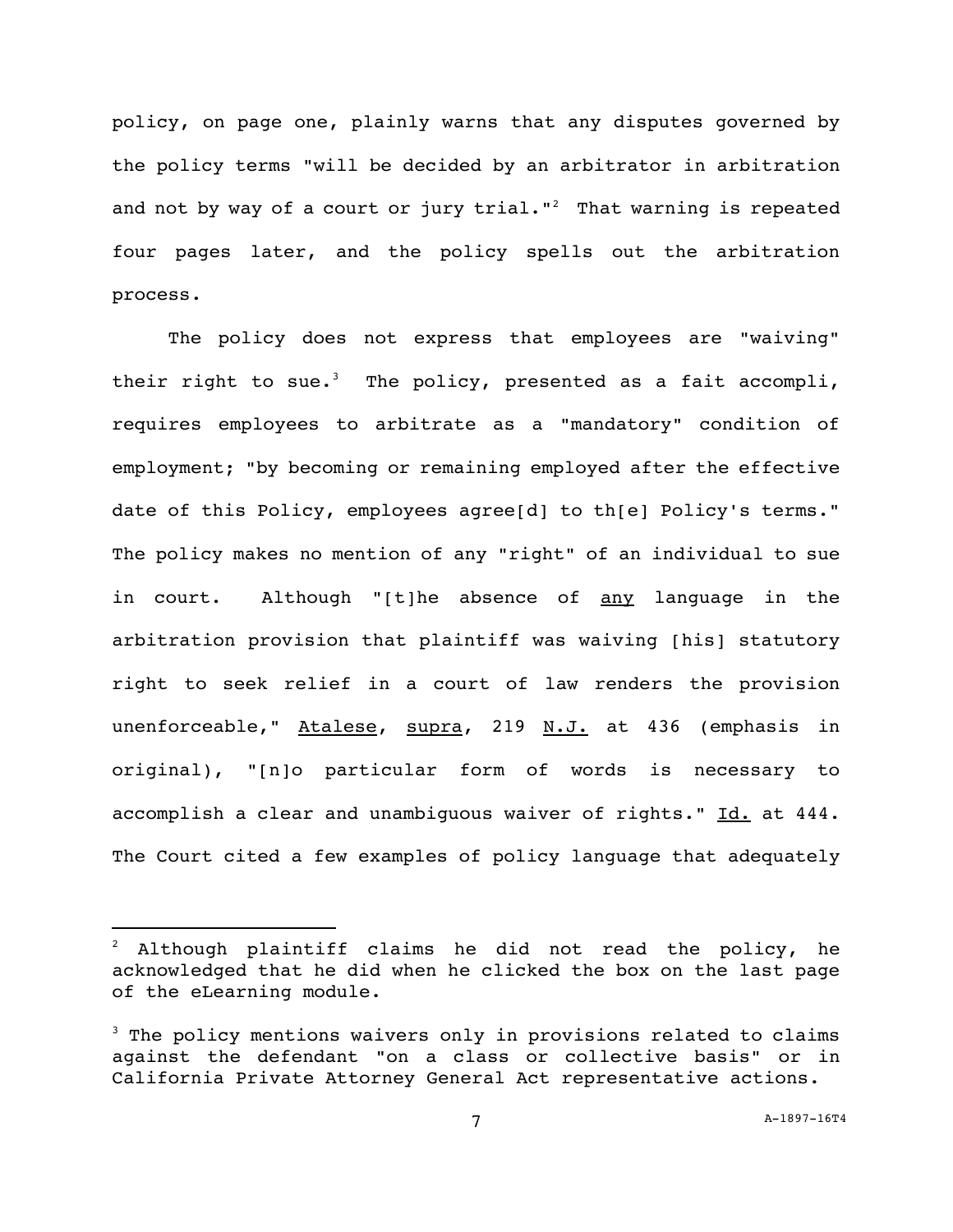advised a party that the longstanding right to sue was being relinquished, one of which provided:

> Instead of suing in court, we each agree to settle disputes (except certain small claims) only by arbitration. The rules in arbitration are different. There's no judge or jury, and review is limited, but an arbitrator can award the same damages and relief, and must honor the same limitations stated in the agreement as a court would.

> [Id. at 445 (quoting the arbitration clause in Curtis v. Cellco Partnership, 413 N.J. Super. 26, 31 (App. Div.), certif. denied, 203 N.J. 94 (2010)].

The language in defendant's policy similarly notified employees of the distinction between resolution of a conflict in arbitration and in a court. Although the policy does not include an explicit "waiver," it does advise that a dispute will not be handled in a court, and explains the arbitration process. The terms adequately inform employees that, by agreeing to the arbitration policy, they are waiving their right to access the court to resolve disputes.

The terms of the agreement, however, are unenforceable unless plaintiff's assent to its terms is established by either his signature on the agreement or "some other explicit indication that [he] intended to abide by that provision." Leodori, supra, 175 N.J. at 305. It is undisputed that plaintiff did not mechanically sign any document. That is a "significant factor in determining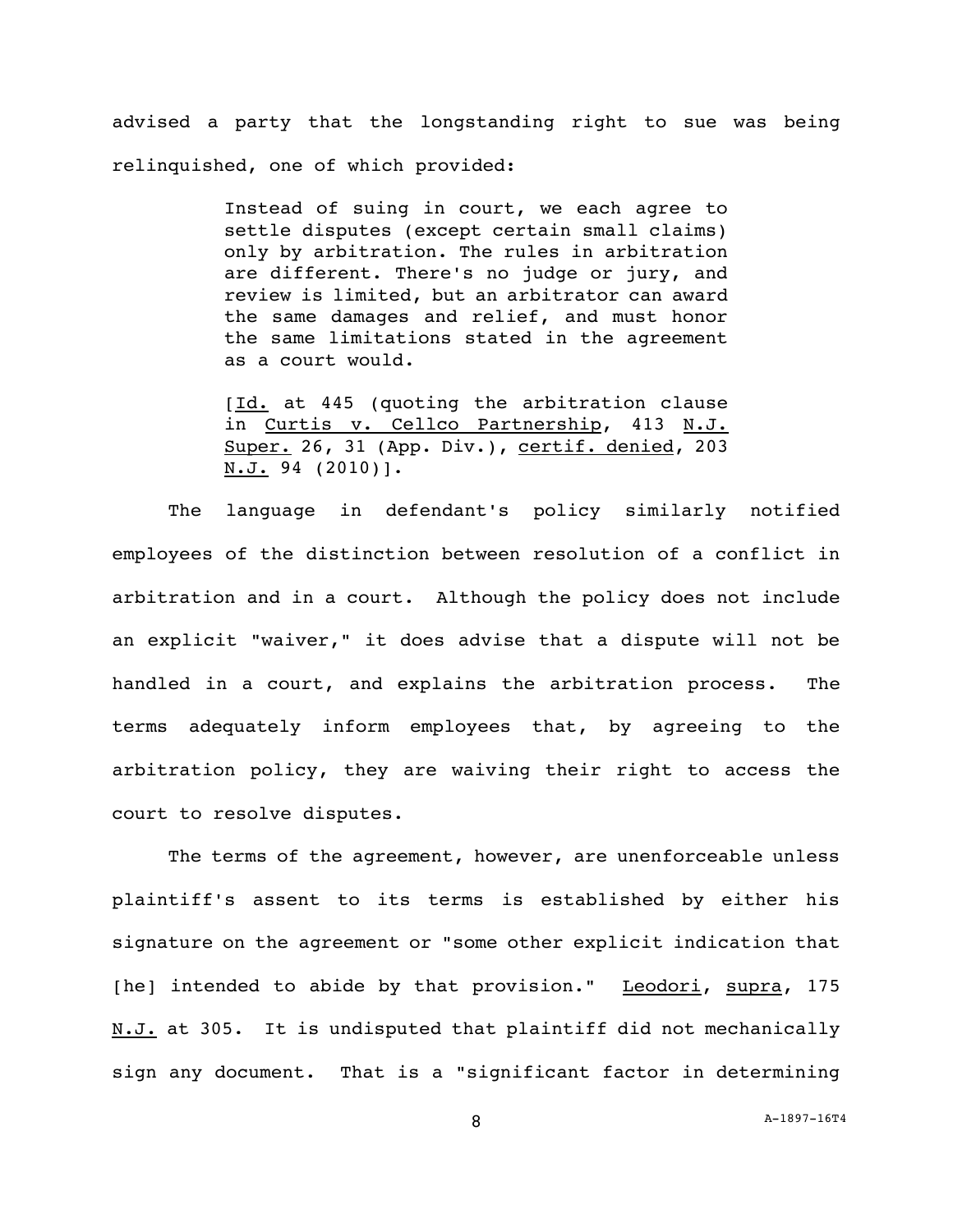whether" an agreement was reached. Ibid. A handwritten signature "is the customary and perhaps surest indication of assent." Id. at 306-07.

Plaintiff did click on the box acknowledging that he read and understood the policy. We have recognized that a party can assent to the terms of a contract by electronically clicking on a website box. See Caspi v. Microsoft Network, LLC, 323 N.J. Super. 118, 122 (App. Div.)(recognizing assent to a forum selection clause can be established by a party clicking on a block labeled, "I Agree"), certif. denied, 162 N.J. 199 (1999). Merely acknowledging receipt of a policy, however, does not indicate assent to the policy. Leodori, supra, 175 N.J. at 307. We have also held that by "obtaining the employee's signature on a rider, which stated only that the employee 'received' and 'underst[ood]' the contents of the company handbook or rules or regulations, the employer cannot fairly contend the employee 'agreed' to a waiver of the right to sue that might be found within those materials." Morgan v. Raymours Furniture Co., 443 N.J. Super. 338, 343 (App. Div.) (alteration in original)(citations omitted), certif. denied, 225 N.J. 220, cert. denied, 137 S. Ct. 204, 196 L. Ed. 2d 132 (2016). Plaintiff's mouse-click on the acknowledgment box did not manifest his assent to the policy, only that he read and understood the policy.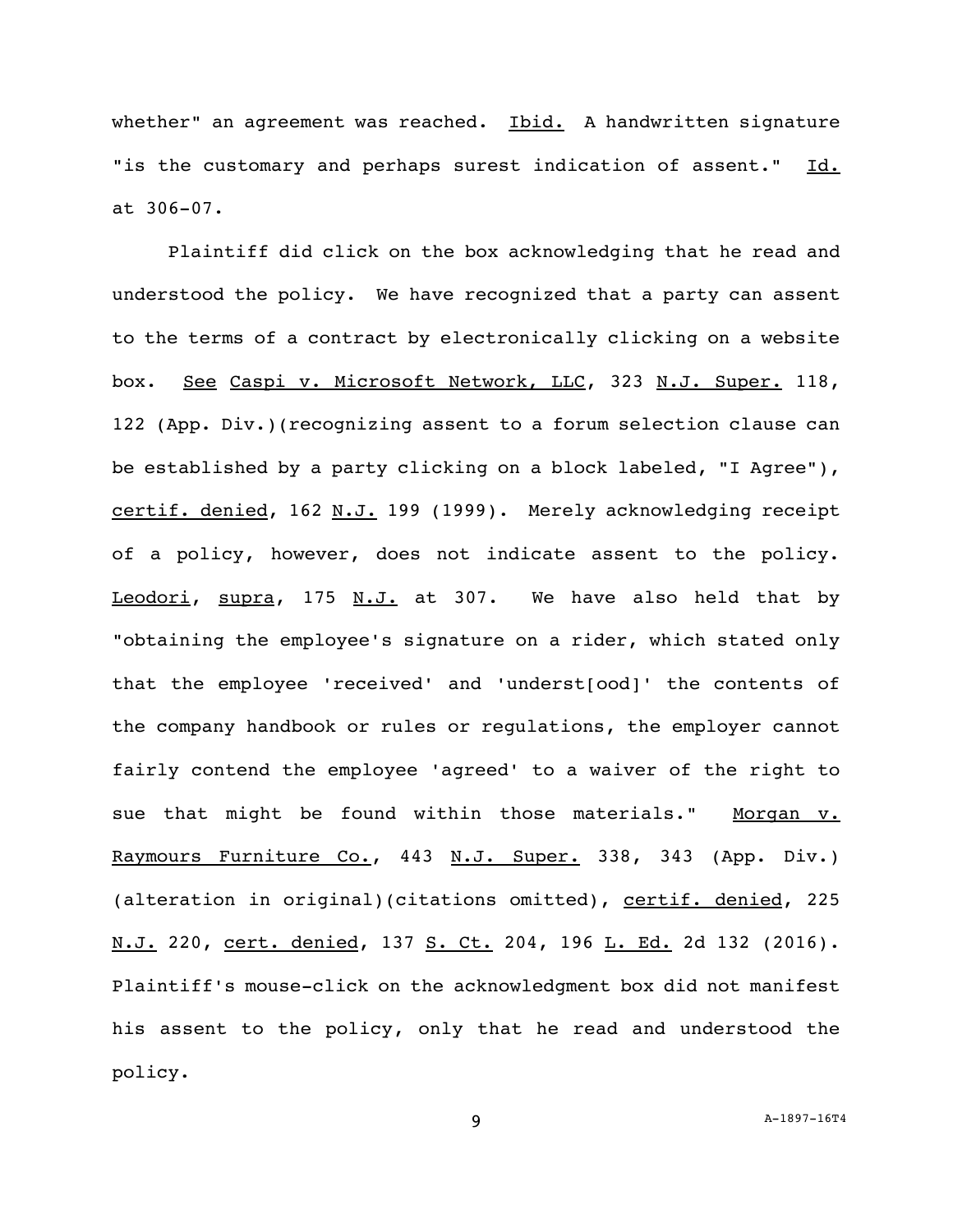It has been over thirteen years since our Supreme Court advised employers of an easy method to avoid the problem defendant now faces:

> [W]ith minimal effort, employers can revise the language to include an indication that the recipient has received and agreed to an arbitration policy. The acknowledgment form need not recite that policy verbatim so long as the form refers specifically to arbitration in a manner indicating an employee's assent, and the policy is described more fully in an accompanying handbook or in another document known to the employee.

[Leodori, supra, 175 N.J. at 307.]

Defendant could have firmly established plaintiff's assent by simply adding the words "and agree to the terms of the policy" to the acknowledgment box. Ibid.

The fact that plaintiff knew of the policy, and his status as a general manager who was tasked with having other employees complete the eLearning module, does not establish his assent to the policy. Id. at 306; Garfinkel v. MOGA, 168 N.J. 124, 136 (2001). His knowledge of the policy and employment status may be factors related to his understanding of the policy, but do not indicate his agreement to same.

The terms of the policy provided employees agreed to be bound "[b]y remaining employed" after its effective date of March 15,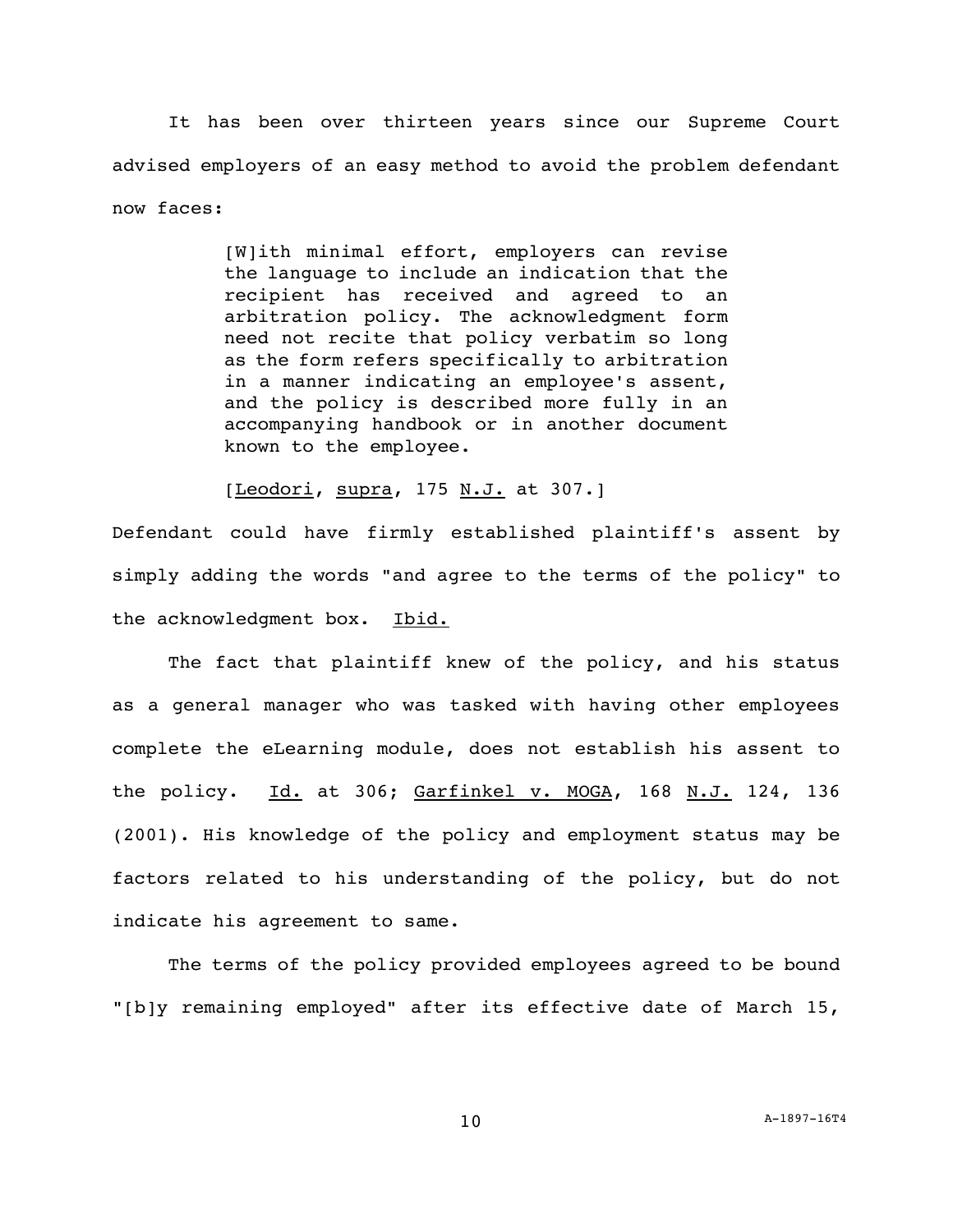2016. The only possible indication of plaintiff's assent, therefore, was his continued employment.

"[C]ontinued employment has been found to constitute sufficient consideration for certain employment-related agreements." Martindale v. Sandvik, 173 N.J. 76, 88 (2002); Quigley v. KPMG Peat Marwick, LLP, 330 N.J. Super. 252, 265-66 (App. Div.), certif. denied, 165  $N.J.$  527 (2000). Under the facts of this case, plaintiff's continued employment did not amount to an "explicit, affirmative agreement that unmistakably" reflected his assent to the arbitration policy. Leodori, supra, 175 N.J. at 303.

Our holding in Jaworski v. Ernst & Young U.S., 441 N.J. Super. 464 (App. Div.), certif. denied, 223 N.J. 406 (2015), upon which defendant relies in arguing that continued employment reflected plaintiff's consent, is distinguishable. The policy in this case contained language similar to that in Jaworski, providing that the employee's continued employment after the effective date of the policy signified the employee's agreement to the terms requiring arbitration. In Jaworski, however, the employee continued his employment for five years after the effective date of the policy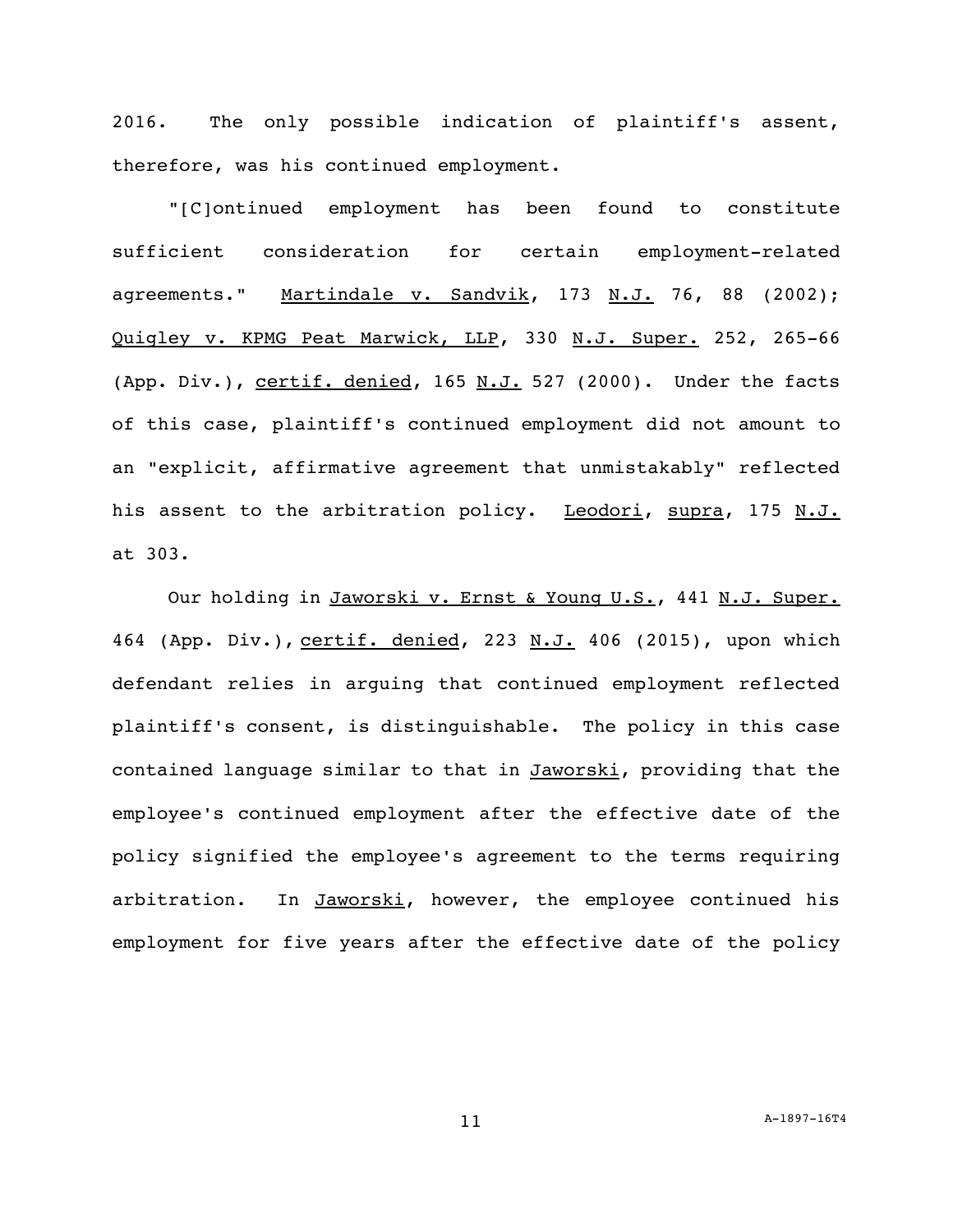until his termination. <sup>4</sup> Plaintiff, by remaining employed for three weeks after its effective date, did not indicate his assent to the policy; employment for that brief period does not meet the high standard required to establish an unambiguous waiver of plaintiff's right to sue. Plaintiff did no more than he did every other day during his tenure with Best Buy - he showed up for work. While remaining employed for five years may reflect an employee's acquiescence to employment terms, plaintiff's continuation of employment for three weeks was not an explicit, unmistakable acceptance of the policy.<sup>5</sup>

The policy was offered on a take-it-or-leave it basis.<sup>6</sup> The policy provides that it "is a mandatory condition of initial and continuing employment." Employees who did not take the eLearning module were, according to the fourth screen of the training course, still subject to the terms of the policy. Defendant's position,

<sup>4</sup> The policy was actually a revision to one that was initiated in 2002, id. at 468, before the employee signed his original employment agreement in 2004, id. at 473, and revised several times in 2006 and 2007, id. at 470-71.

<sup>&</sup>lt;sup>5</sup> We are careful not to conflate the concept of continued employment as sufficient consideration for an agreement with continued employment as an indication of explicit assent to an agreement.

 $6$  It is clear defendant did not intend to negotiate the terms of the policy; although we recognize negotiation of an arbitration clause is not required. Leodori, supra, 175 N.J. at 307.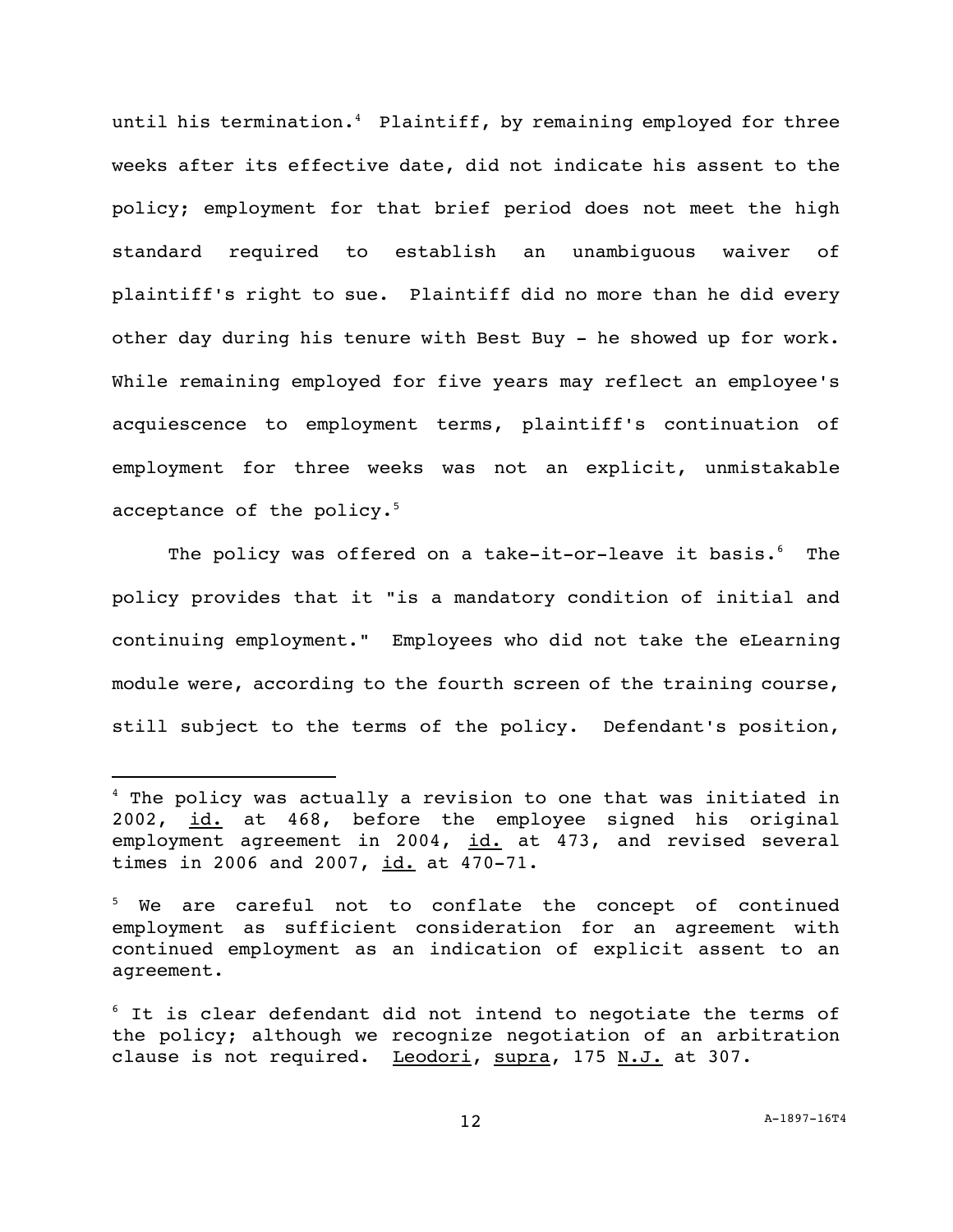if adopted, does not reasonably allow enough time for an objecting employee to find another situation, especially in circumstances such as these. This is not the case where an applicant for employment could simply walk away upon disagreeing with a proposed policy. See Martindale, supra, 173 N.J. at 91 (holding a prospective employee was not forced to sign an employment application containing an arbitration clause; also indicating the prospective employee had an opportunity to ask the employer for changes). Plaintiff had worked for defendant for almost sixteen years. He was forty-six years old. The choice given by defendant to "leave it" if an employee did not agree to the policy "amount[ed] to no choice at all." Id. at 103 (Stein, J., dissenting)<sup>7</sup> (quoting Cooper v. MRM Investment Co., 199 F. Supp. 771, 778 (M.D. Tenn. 2002)). It is unreasonable to expect an established employee to walk away from a career, without any prospects, when an employer unilaterally presents a new agreement. Plaintiff's choice to stay at his job for the short period did not indicate his agreement to the policy.

 $7$  The Court was considering whether an agreement was a contract of adhesion. We do not undertake such an analysis here. Nor do we consider whether an agreement was the result of coercion or duress. We consider only whether plaintiff assented to the policy, and whether there was an agreement.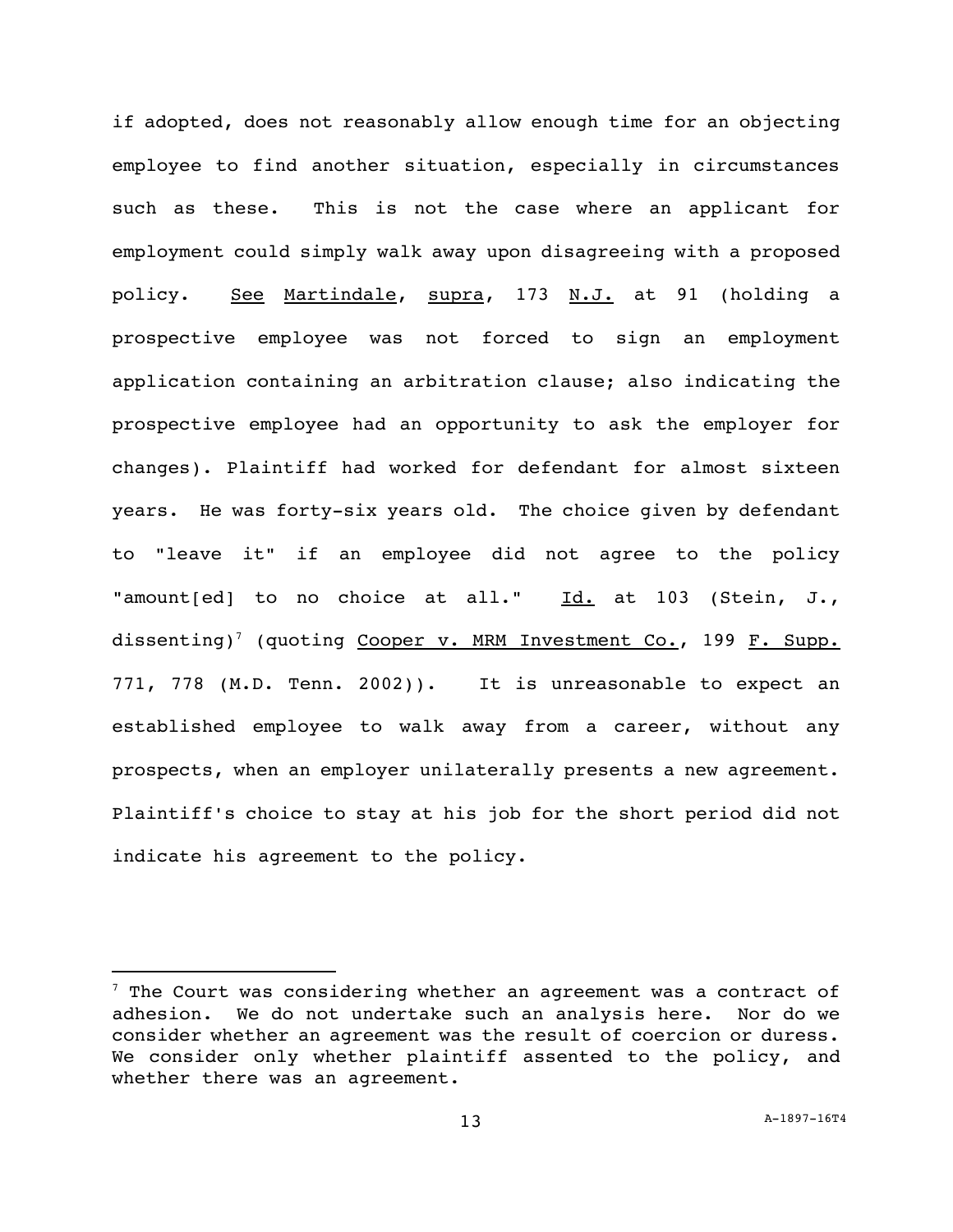Plaintiff's conduct was insufficient to establish his assent to the defendant's arbitration policy. In light of our decision that no agreement to arbitrate was reached, we need not address the scope of the arbitration agreement. Because of our disposition, we need not address appellants' remaining arguments. To the extent we have not explicitly addressed any other argument a party has advanced, it is because the argument is without sufficient merit to require discussion in a written opinion. See R. 2:11-3(e)(1)(E). We reverse the entry of the order compelling arbitration and dismissing plaintiff's complaint. The matter is remanded for further proceedings consistent with this opinion. We do not retain jurisdiction.

Reversed.

I hereby certify that the foregoing is a true copy of the original on file in my office.

CLERK OF THE APPELLATE DIVISION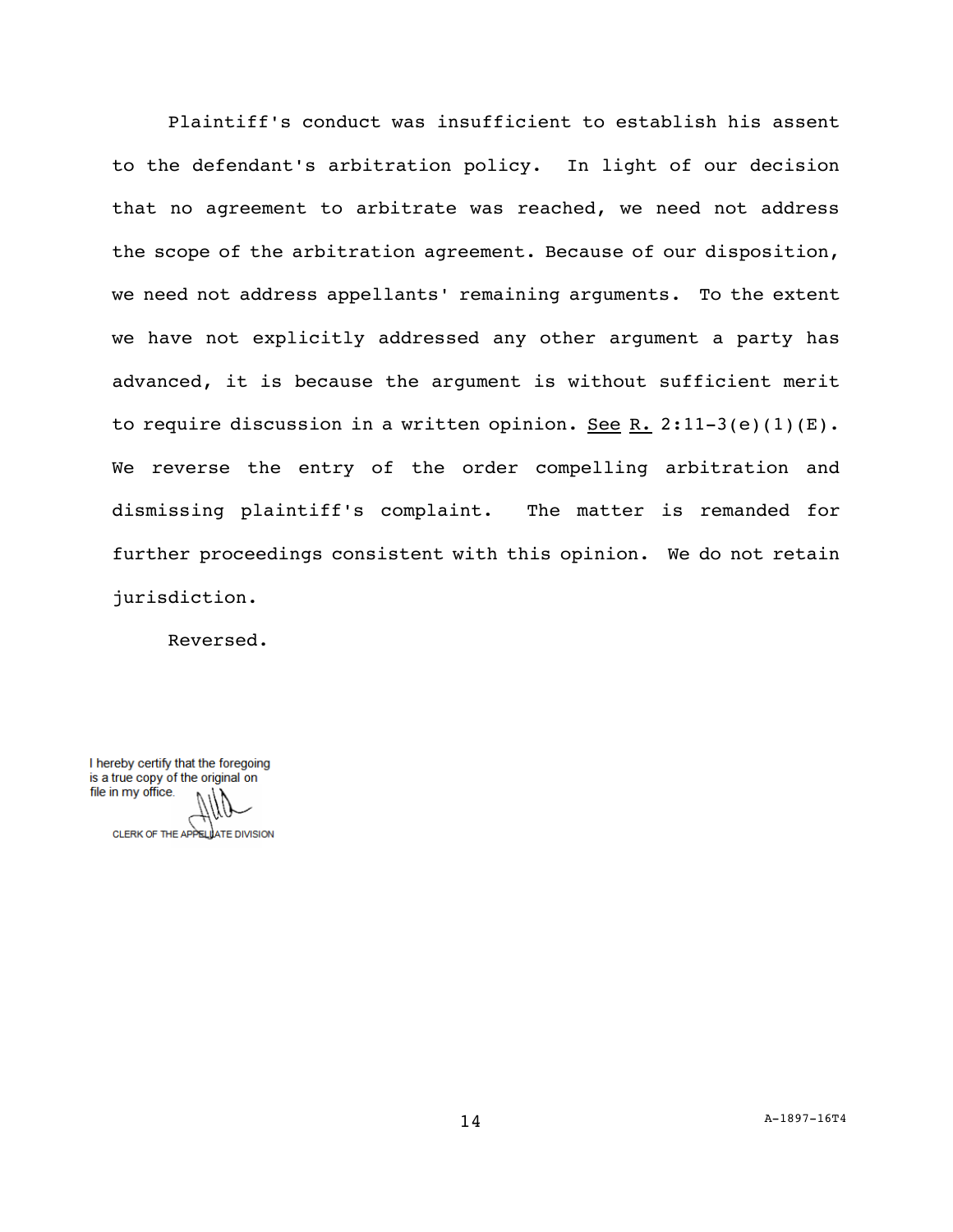## **VERNOIA, J.A.D., concurring.**

I join in the reversal of the order dismissing the complaint and directing that plaintiff's claims be resolved in arbitration, but write separately because I respectfully disagree with the portion of my colleague's thoughtful opinion suggesting that plaintiff could not have assented to the arbitration policy because he continued his employment with defendant for only three weeks following the policy's promulgation.

An arbitration agreement that includes a waiver of an employee's right to assert causes against an employer in court requires "an explicit, affirmative agreement that unmistakenly reflects the employee's assent." Leodori v. Cigna Corp., 175 N.J. 293, 303 (2001), cert. denied, 540 U.S. 938, 124 S. Ct. 74, 157 L. Ed. 2d 250 (2003). An employee's "signature to an agreement is the customary and perhaps surest indication of assent," but where an employee has not signed an arbitration agreement, assent may be inferred based on "some other unmistakable indication that the employee affirmatively . . . agreed to arbitrate" the employee's claims. Id. at 306-07.

In Jaworski v. Ernst & Young US LLP, 441 N.J. Super. 464 (App. Div.), certif. denied, 223 N.J. 406 (2015), we recognized that under certain circumstances an employee may manifest binding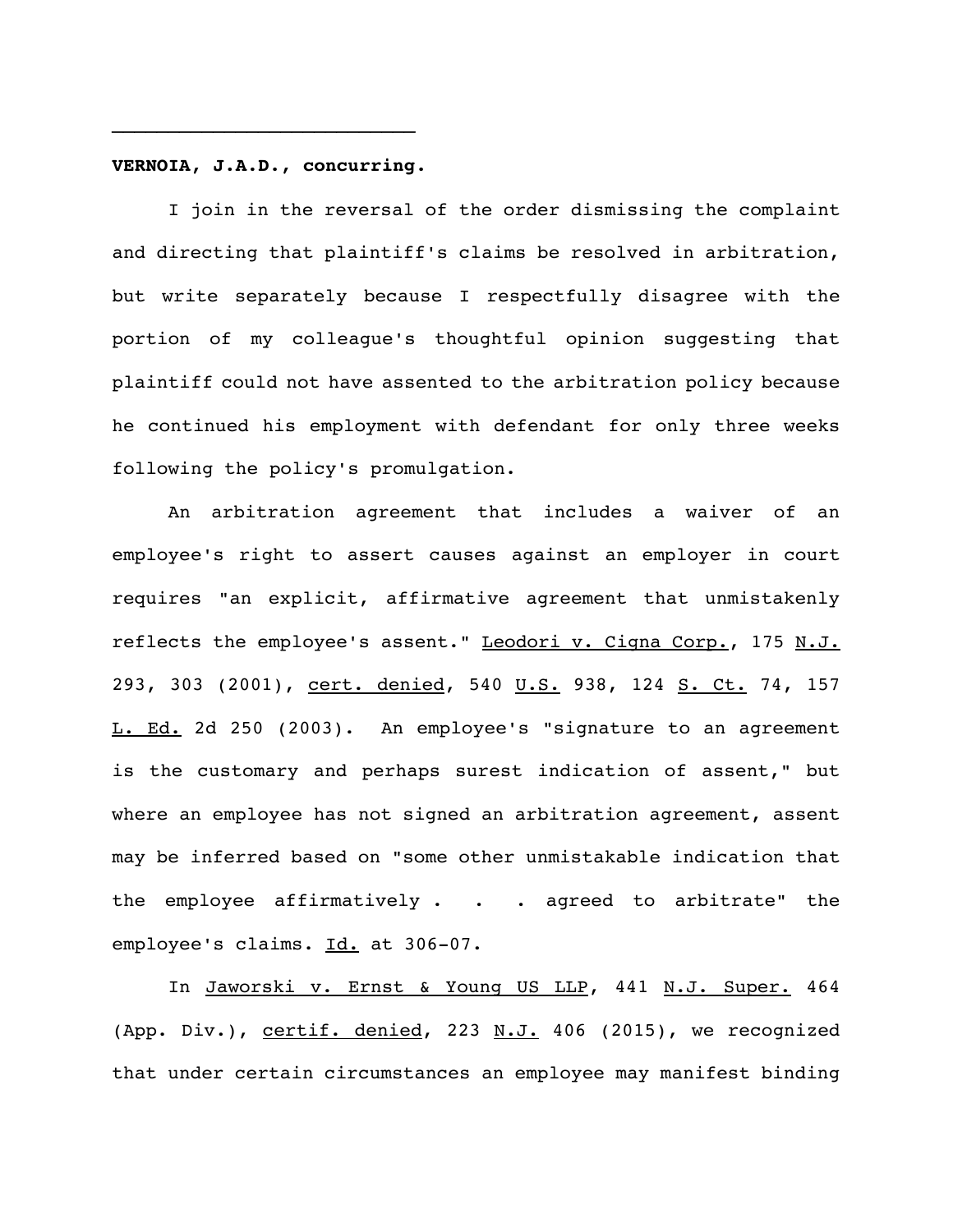assent to an arbitration agreement by continuing employment with the employer. In Jaworski, the employer promulgated an arbitration program stating that "[a]n [e]mployee indicates his or her agreement to the [p]rogram and is bound by its terms and conditions by beginning or continuing employment with [the employer] after" a designated effective date. Id. at 474. We found the plaintiff was bound by the arbitration program because he continued to work for the defendant following the effective date, "thus manifesting his intent to be bound pursuant to the unambiguous and specifically-emphasized terms of the [arbitration] [p]rogam." Ibid. Our finding was supported by the clear language of the arbitration program - that the plaintiff assented to agreement by continuing employment beyond the designated effective date.

To be sure, we also noted that the plaintiff continued to work for the defendant for five years after the effective date. Ibid. However, I disagree with my colleague that Jaworski requires a lengthy period of continuing employment, or anything beyond the mere commencement of continued employment, to establish an employee's assent to an arbitration agreement that otherwise clearly and expressly provides that an employee manifests assent by continuing employment. Such a holding is not supported by our decision in Jaworski, and contravenes a basic principle guiding our interpretation of contracts: we will not "rewrite a contract

2 [A-1897-16T4](#page-0-0)